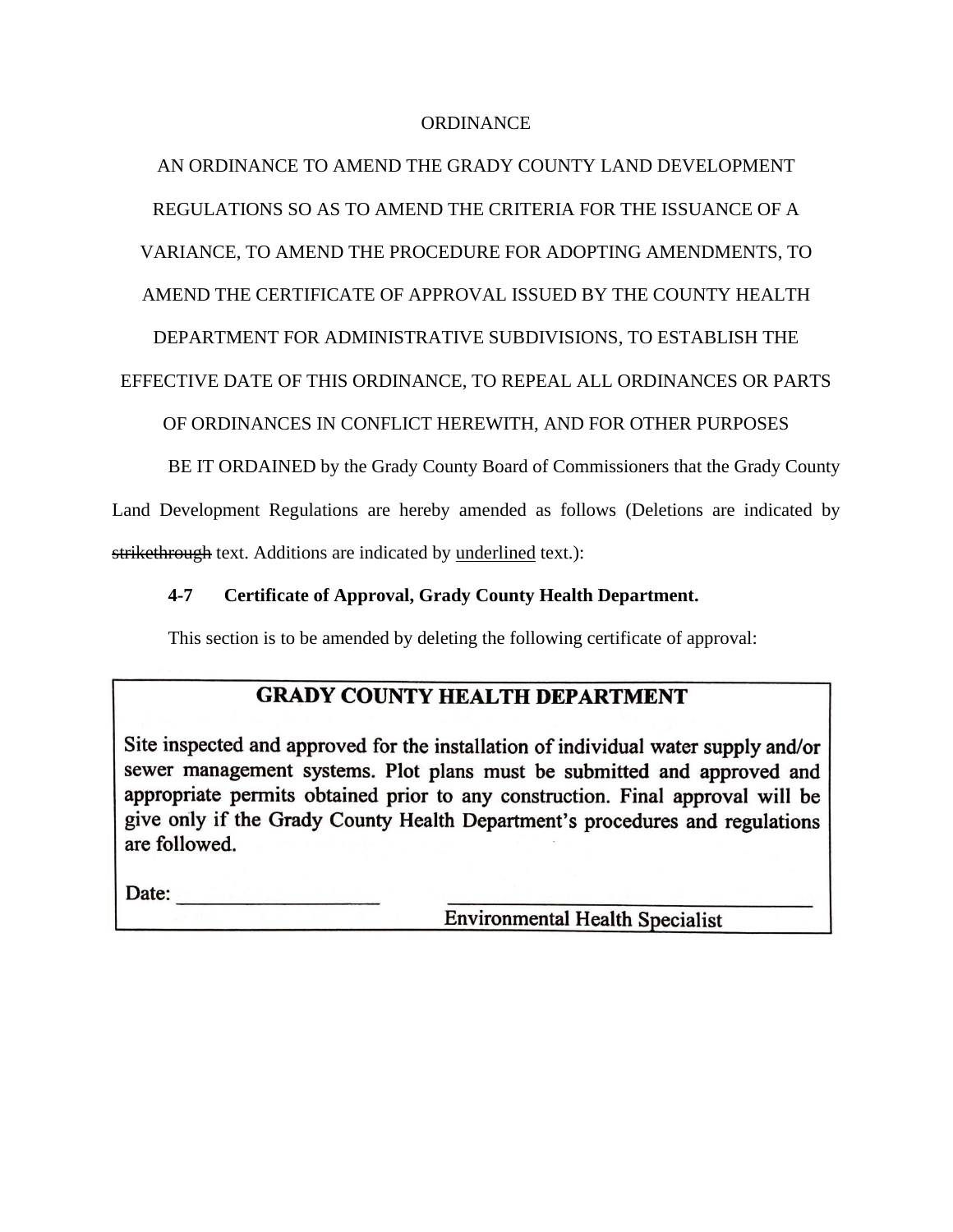And substituting in lieu thereof, the following certificate of approval:

GRADY COUNTY HEALTH DEPARTMENT Lots are approved to meet the minimum lot sizing requirements. Additional soil investigations will be required for the approval for on-site septic systems. Contact Grady County Environmental Health Office regarding Well and Septic installation permits.

**DATE** 

Environmental Health Specialist

### **9-1. Authorization.**

The Board of Commissioners may grant a variance of the development standards of this Regulation, except frontage and minimum lot area requirements, when it is in harmony with the general purpose and intent of this Regulation. A variance may only be granted in the specific instances hereinafter set forth; upon findings of fact based upon the standards hereinafter prescribed demonstrating that there are practical difficulties or particular hardships obstructing compliance with the strict letter of these regulations; and that the granting of a variance will not merely serve as a convenience to the applicant, but is necessary to alleviate some demonstrated hardship or difficulty which is unique to the property in question and not created by the applicant.

#### **10-1 Amendments.**

These Land Development Regulations may be amended by the Board of Commissioners to increase the effectiveness of the regulations. Amendments shall be initiated by either the Grady County Board of Commissioners or the Grady County Planning Commission, but the Planning Commission shall review all proposed amendments and shall may advise the Board of Commissioners by providing forward written comments to the Board of Commissioners on a timely basis no later than thirty days after delivery of the proposed amendments. After the Planning Commission has had an opportunity to review and provide comments on the proposed